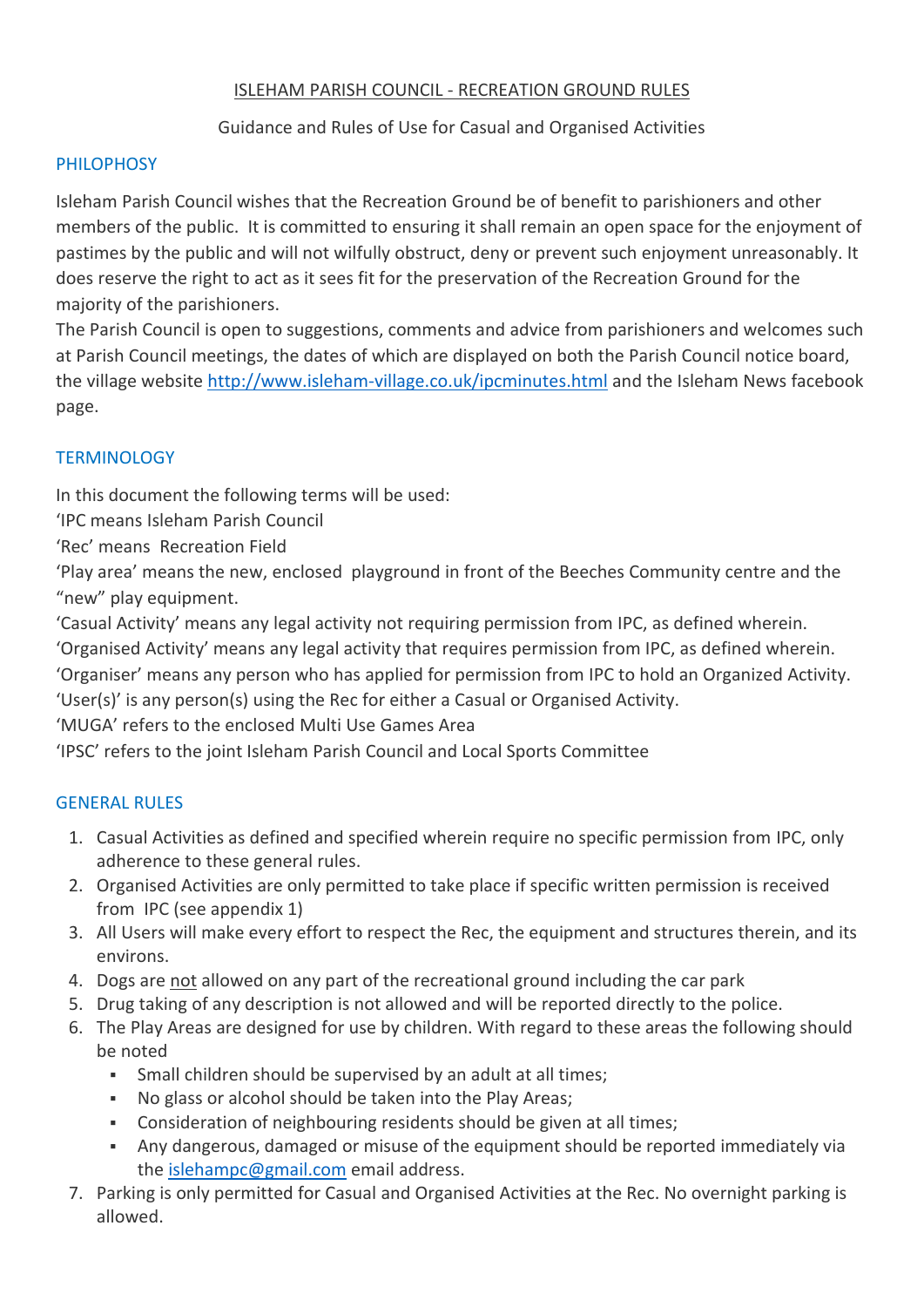- 8. Cars should park within the designated bays in the car park. Cars are parked at the Users risk.
- 9. Users are requested to put their litter in the bins provided or take litter home with them in the event the bins are full.
- 10. No structure, marquee, tent or similar may be erected without the permission of IPC.
- 11. Only barbeques, hog roasts etc organised in conjunction with and overseen by the Beeches will be allowed.
- 12. BBQ & hog roasts equipment must be no less than half a metre above the ground and must not be sited where they might cause a danger or nuisance to other users. In particular they are not permitted on the football pitch, within Play Areas, on the main Car Park, or within 6 metres of any boundary fence, building or tree.
- 13. Camping is prohibited.
- 14. The use of the Rec for Casual Activities is permitted only in so far as the User complies with relevant laws of the land applicable at the time.
- 15. IPC reserves the right to disallow Casual Activities in any area of the Rec temporarily or permanently. It will act reasonably in exercising this right.

### CASUAL ACTIVITIES

Casual Activities are what may be classed as informal recreational activities, normally undertaken in a park setting. The following is a list of typical casual activities which may take place on the Rec without specific consent from IPC:

- All ball games with the strict exception of golf;
- Frisbee, kite flying and other Children's games;
- Informal running, skateboarding (on designated park) and the taking of exercise;
- **Picnics (BBQ restrictions apply);**

This list is not exhaustive and if any User wishes to query whether an activity not on the list constitutes Casual Activity they should contact IPC via [islehampc@gmail.com.](mailto:islehampc@gmail.com)

Limitations. Casual Activities exclude any activity ran as a commercial venture. This includes sporting clubs where fees/subs or membership is/are paid and fundraising activities. Such activities are classified as Organised Activities and may only take place with permission from IPC (See Organised Activities below).

The Rec shall not be used for the following purposes:

- Driving motorised vehicles (except by authorised Maintenance staff or Organisers);
- Golf practice of any kind;
- Bonfires or ground based barbecues;
- **Fireworks or Chinese Lanterns;**
- **Flying of powered model aircraft of any kind;**
- **Horse riding;**
- **Camping**;
- Shooting or archery;
- Or any activity that is illegal or overtly dangerous or offensive to other Users.

### ORGANISED ACTIVITIES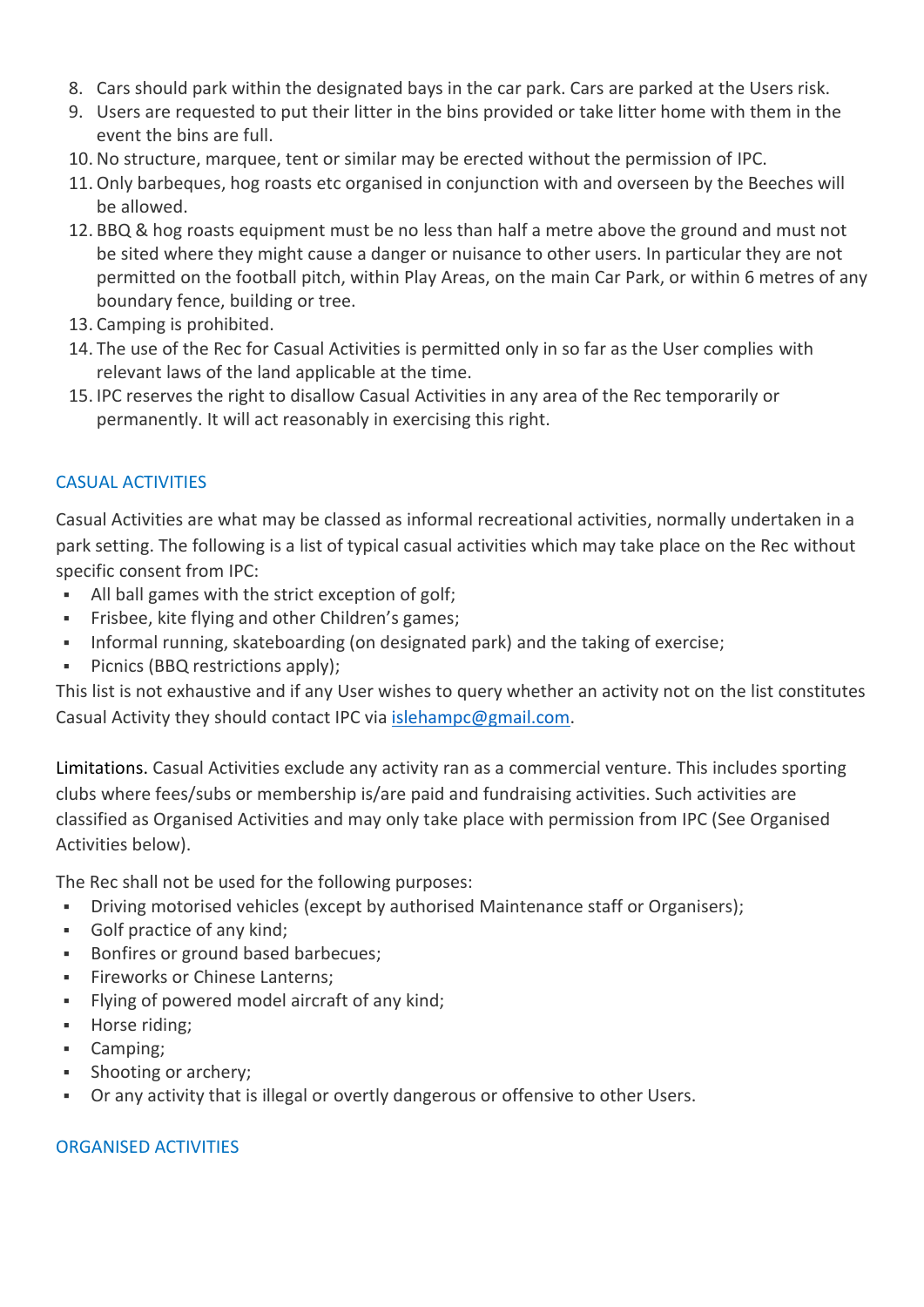Organised Activities are any event organised for the provision of entertainment, sport, sale of goods or services. This would typically include any commercial venture, organised sporting activity, or fundraising event. Typical examples would include but are not limited to:

- Football, Cricket, Tennis or other Sports Club;
- **village fete;**
- Car Boot Sale;
- **Fairground or Circus;**
- **Music concert;**
- **Beer Festival:**
- **Private parties or classes of any kind.**

# APPLICATIONS FOR USE ( see appendix 1)

- 1. An initial enquiry for use of the Rec should be made to the Parish Clerk via [islehampc@gmail.com](mailto:islehampc@gmail.com) or where appropriate with The Beeches Community Centre: [louisehounsome@thebeechesIsleham.co.uk](mailto:louisehounsome@thebeechesIsleham.co.uk)
- 2. This application should be submitted a minimum of eight weeks before use. A request made with less than eight weeks' notice may be refused on grounds of insufficient notification.
- 3. Such applications will be placed in front of IPC at the next council meeting. IPC reserves the right to make any further enquiries before granting or refusing the application.
- 4. IPC will advise the applicant in writing of its decision through the Parish Clerk at the earliest opportunity.
- 5. Applicants may be required to provide a deposit of up to £100 at the time the application is made. This will be held as security against any damage and/or expenses caused by the event and will be returned within 14 days after the event provided the Parish Council is satisfied that the Organiser has complied with all the obligations herein and no loss and/or damage has been occasioned as a result of the event.
- 6. Applications from commercial ventures will be subject to a hire charge.
- 7. Applications from fundraising/not for profit activities may be subject to a hire charge.
- 8. Applications from Sporting clubs will be subject to pitch fees agreed with the IPSC.

# ORGANISER / USER RESPONSIBILITIES

IPC holds Public Liability insurance for the Recreation Ground land and casual use by the public. Organisers are responsible for the Public Liability of all matters connected with their Organised Activity.

- 1. IPC strongly advise the Organiser to arrange for Special Events Public Liability Insurance. It reserves the right to request this for any event and where appropriate proof of Public Liability insurance will be required.
- 2. A Risk Assessment must be carried out in writing and given to the Parish Council before the event.
- 3. No charge may be made for entry to the Rec without prior permission of IPC.
- 4. No Organised activity may be held on the football pitches, cricket pitches, MUGA or Skate park without the express permission of IPSC'
- 5. If identified in the Risk Assessment, it is strongly advised that a First Aider be in attendance with means to call the Emergency Services.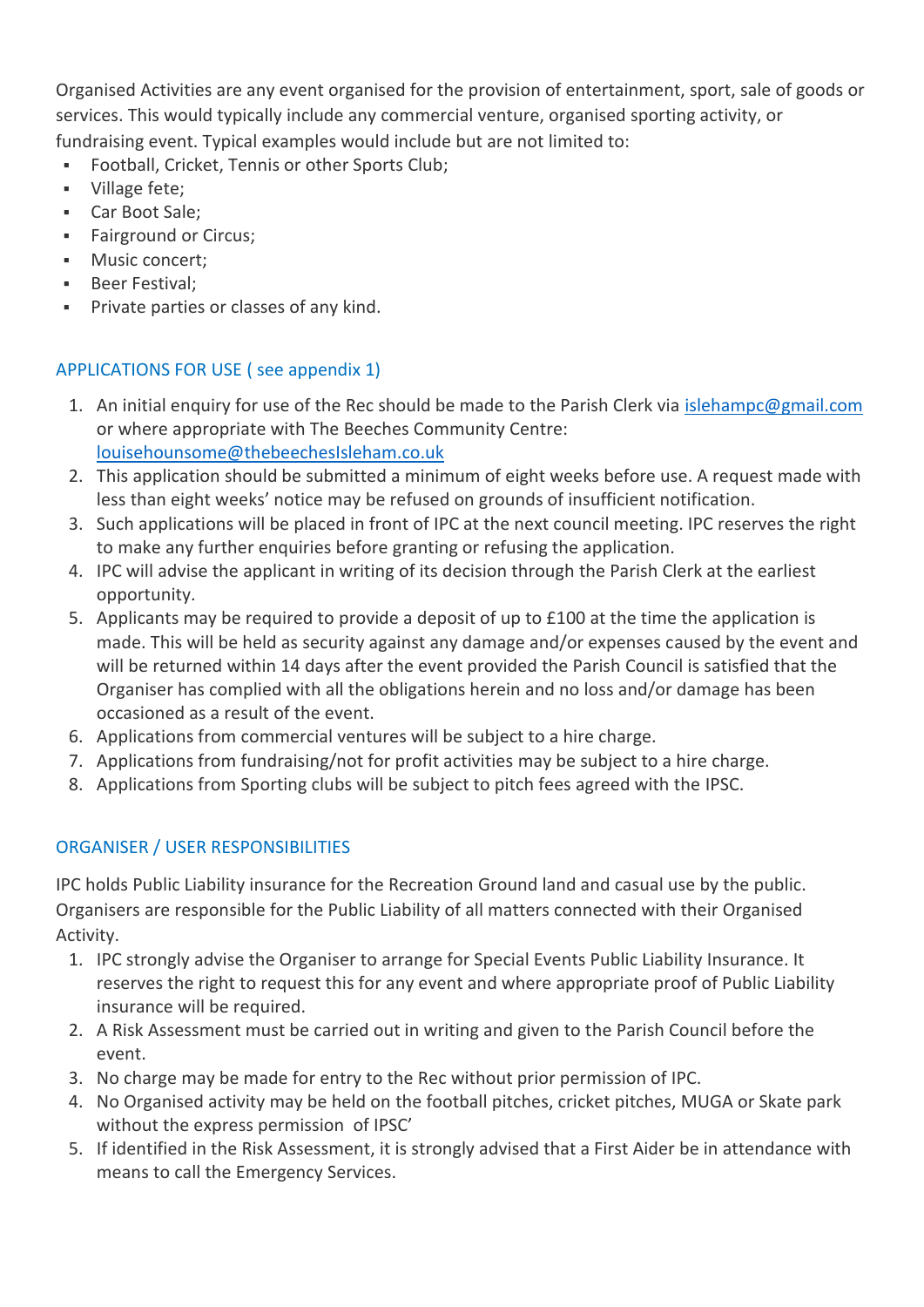- 6. At least one Organiser must be present for the entire duration of the event and their names and contact details notified on the Application form. It is recommended that Organisers are clearly recognisable to other Users.
- 7. The Organiser(s) must obtain the necessary public entertainment or liquor licence as may be required and have stewards where indicated as a term of the licence.
- 8. The Organiser must liaise with The Beeches Community centre regarding the use of its services or facilities.
- 9. The running of events is the responsibility of the Organiser who should ensure that they are adequately supervised.
- 10. All Third Parties must have their own Public Liability insurance, for example: catering vans, fair rides, pony rides, bands and stalls. Proof of Public Liability insurance may be requested by the IPC. Bouncy Castles must be hired from someone with their own Public Liability insurance and comply with the requirements of the Public Liability, for example: height/weight restrictions, adult supervision.
- 11. Should the event involve stallholders:
	- they must provide their names and addresses to the Organiser who will retain a list. This list must be provided to IPC on demand.
	- the Organiser must be fully aware of what goods are on sale at any time and if inappropriate the stallholder must be asked to leave immediately. Any such occurrence must be reported to the Clerk.
- 12. No vehicles are allowed onto the grass without permission from the IPC.
- 13. The Organiser must ensure unrestricted access for Emergency Vehicles to and from the Rec and neighbouring roads at all times.
- 14. The Organiser must take every care that no damage is done to any part of the Rec including: trees, paths, buildings, fences, furniture, the Play Areas and football pitch.
- 15. As far as is practicable, the Organiser will return the Rec in the state in which it was found, in particular to ensure that:
	- all litter and detritus is removed away from the Rec immediately after the event. It is not permitted to place any collection of litter in the litter bins on or near the Rec;
	- any damage to the Rec or the vegetation surrounding it will be made good or paid for such to be effected. Any damage and/or repair must be reported to the Clerk.
- 16. Parking for the event should be controlled and marshalled.
- 17. Organisers will ensure that all Health and Safety precautions as listed in this document are adhered to.

# HEALTH & SAFETY

- 1. No User shall perform any action or permit any action to be performed that endangers the safety of other users or casual passers-by.
- 2. The Parish Council will endeavour to keep the Rec (and Play Areas within) in a state fit for use by regular inspection.
- 3. From time to time maintenance vehicles may be on the Rec. Care must be taken to avoid injury by approaching these vehicles or the areas in which maintenance work is being undertaken.
- 4. The User undertakes to leave the Rec is in a safe state for others Users.
- 5. From time to time there may be objects or materials on the Rec which are dangerous or in a dangerous state. Care must be taken to avoid injury by not using or approaching these objects. The danger must be reported via the islehampc@gmail email address as soon as possible.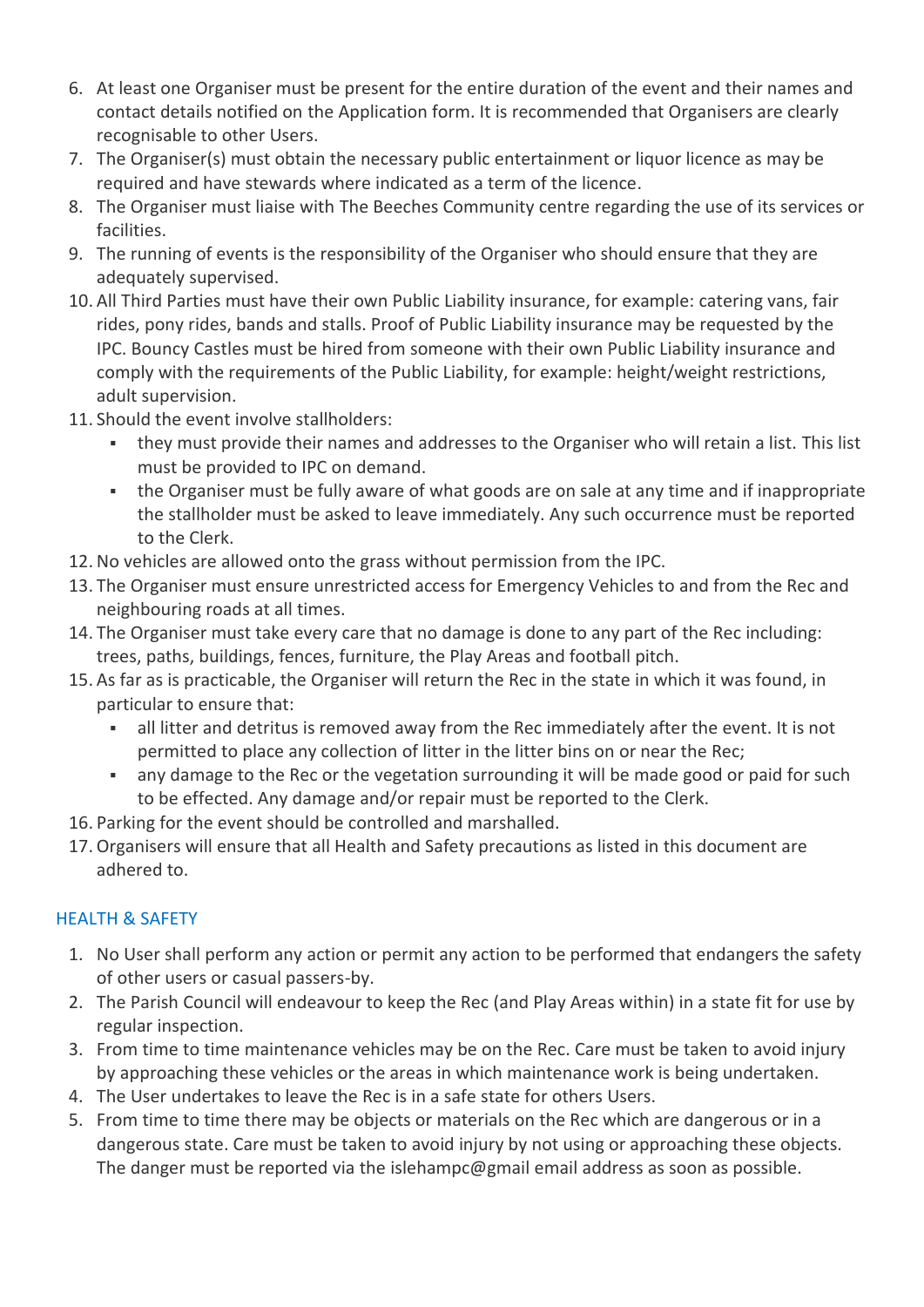#### MAINTENANCE

- 1. IPC shall be responsible for the general maintenance of the Rec to include mowing, cutting back of vegetation and general repairs. This will be carried out by appointed volunteers or hired contractors at our discretion.
- 2. IPC shall take all reasonable measures to ensure that the Rec is fit for the purpose intended.

#### DISCLAIMER

Items left on the Rec, with or without the permission of IPC, are the sole responsibility of the owner. IPC is not responsible for any damage caused to or by the piece of equipment or item. Any third party using or tampering with the item/equipment without authority does so at their own risk.

- 1. Should an Organiser have a query concerning the maintenance of the Rec before an event, IPC should be advised as soon as possible and definitely before the commencement of the event. IPC undertakes to make all reasonable efforts to put the matter right before the start of the event. The PC reserves the right to charge for maintenance/work required to the Rec in order to host an Organised Activity.
- 2. IPC reserve the right to cancel an Organised Activity if the Rec is unfit for the intended use.

#### **SANCTIONS**

- 1. Any failure to observe any of the above considerations will incur the loss of deposit or part thereof in order to make good any repairs and/or any other sanction that the PC may impose, including possible redress under law.
- 2. Any such sanction shall be reasonable, fair and proportionate.
- 3. Such sanction will be notified to the Organiser as soon as possible after the event. The Organiser and will be entitled to put forward an explanation before any sanctions are carried out. Any explanation will be considered by IPC and the final decision notified to the Organiser.
- 4. The Parish Council reserves the right to update this document as appropriate.

The Clerk Isleham, Parish Council